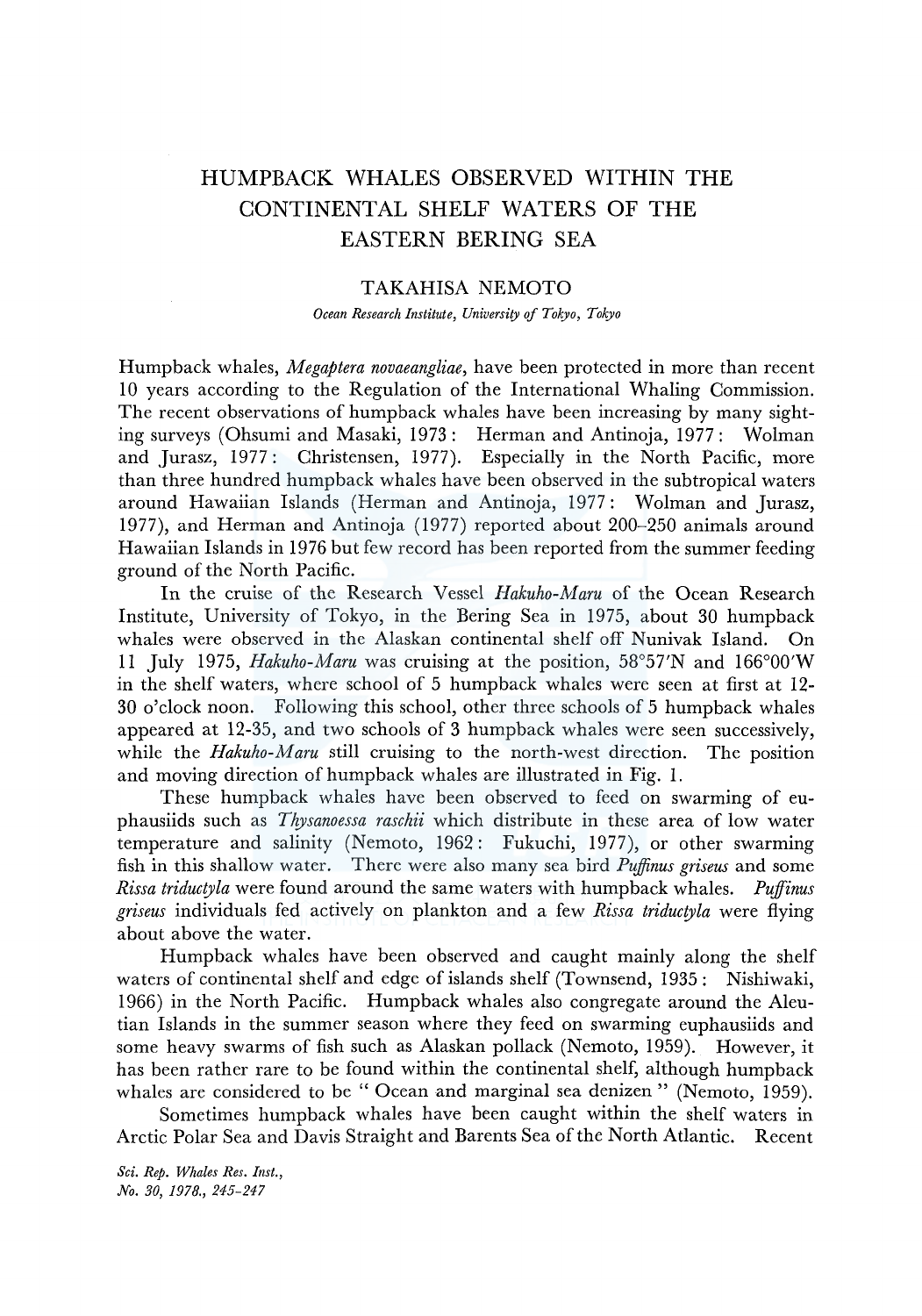observation of the humpback whales in the Atlantic shows that rather many humpback whales have been found in Barents Sea along the edge of island shelf (Christensen, 1977). He considered the increase of number of humpback whales seen in the Northeast Atlantic in recent years indicate that the abundancy of this species is increasing in that area.

The observation of humpback whales in the North Pacific in recent years, however, shows that they are mainly found in the shelf edge of islands in the mid ocean in winter time. According to Ohsumi and Masaki, some 59 humpback whales were found in winter time of the year in 1972 and 1973 in their whale sighting and marking cruise mainly in the waters around Hawaiian Islands (Ohsumi and Masaki, 1973). Wolman and Jurasz (1977) also reported three hundred seventy three humpback whales in Hawaiian waters, and these large number of sightings of humpback whales are suggesting that the population of humpback whales are increasing.



Fig. 1. The position and swimming direction of humpback whales found in the *Huakho-Maru* cruise in 1975 in the Bering Sea.

On the other hand, sighting of humpback whales in the summer feeding ground is not so numerous in the North Pacific. Humpback whales have been caught in the marginal sea such as Okhotsk Sea and Yellow Sea in the former years, but few observation was recorded in the uppermost Bristol Bay according to the fisheries peoples. One humpback whale was reported to be entangled in deep sea cable in the Alaskan waters (Heezen, 1957 by personal communication from Gilmore 1955), but precise information was not given. Considering the diving depth of humpback whales is shallower than the sperm whales, this whale might be entangled in the shelf waters along the Alaskan continent.

The finding of summer feeding schools of humpback whales in shelf waters

*Sci. Rep. Whales Res. Inst., .No. 30, 1978.*